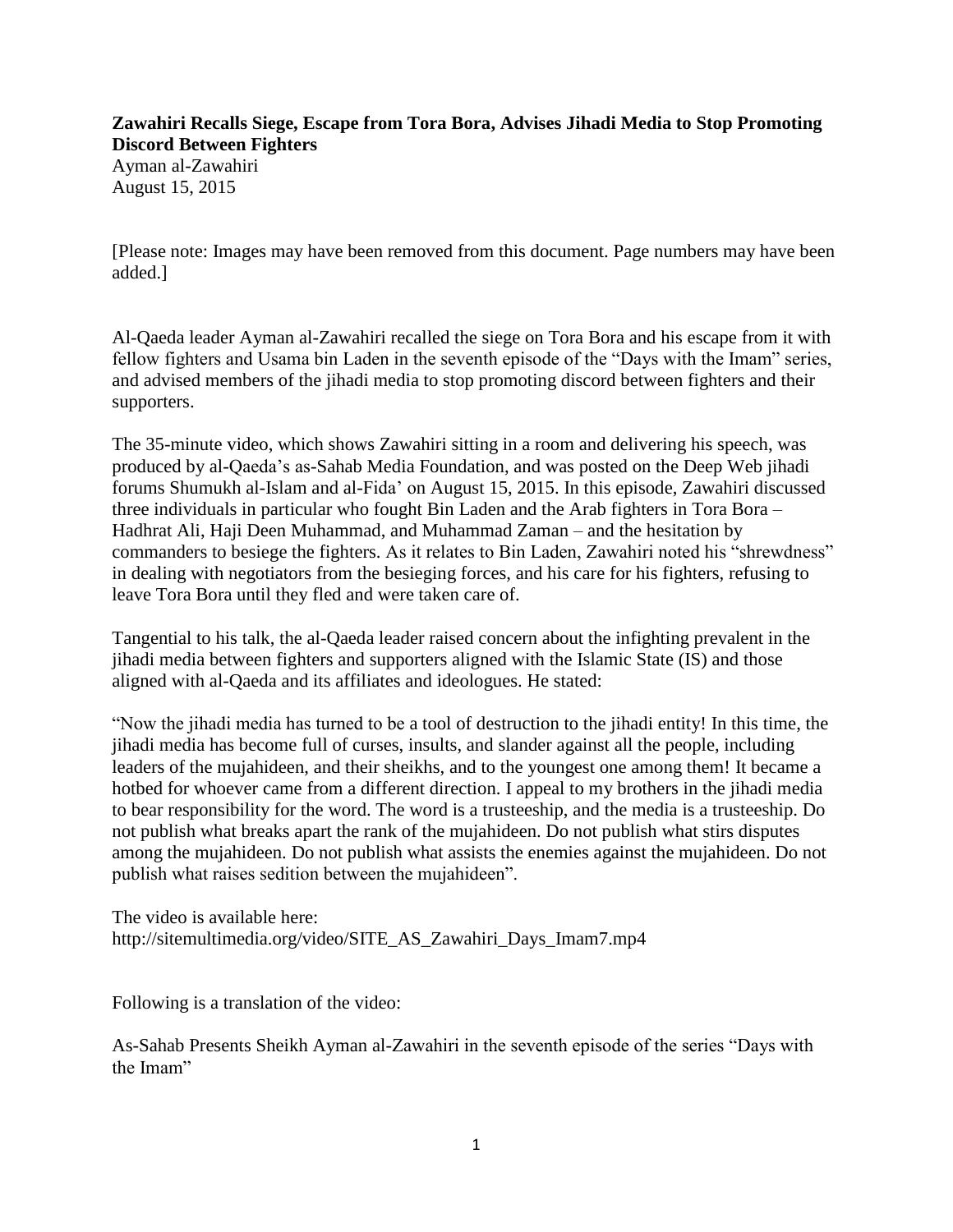In the name of Allah, and praise be to Allah. Peace and blessings be upon the Messenger of Allah, and upon his family, his Companions, and those who followed him.

O Muslim brothers everywhere: Peace be upon you, and Allah's mercy and blessings. And thereafter:

This is the seventh episode in the series "Days with the Imam," in which I recount the good memories with the reviver imam, the martyr, as we consider him, Sheikh Usama bin Laden, may Allah have mercy on him. In the previous episode, I talked about my memories with him in Tora Bora, and I talked about the friends and enemies, and I talked about the friends and martyrs, those who - I mean, may Allah the Great and Almighty accept them, were in Tora Bora. Here, I would like to rectify an error that I made. When I mentioned the martyr Muhammad Mahmoud, in fact, when I reviewed the matter, his known name in Tora Bora was Ali Mahmoud, may Allah have mercy on him and on the martyrs of the Muslims. Today, I want to complete some of these memories.

After I talked about the friends, I now want to talk about the enemies who confronted us in Tora Bora. I will give examples of some of them.

One of those enemies is from among the top traitors who were besieging us in Tora Bora. He was called Hadhrat Ali. This Hadhrat Ali was in the organization of Sheikh Muhammad Yunis Khalis, may Allah have mercy on him, in the Islamic Party of Yunis Khalis. However, after the sedition happened in Afghanistan in the infighting among the mujahideen, and the arrival of the blessed Taliban Movement to promote virtue and prohibit vice, he joined the Northern Alliance, which opposed the Taliban, and which we had mentioned before was connected to America. Its chief Ahmed Shah Massoud was closely linked to the American intelligence, and that was stated through the official American Congressional report on the events of September 11th, and in the publications of as-Sahab, and we also stated that he was an accomplice of the Americans in the attempt to kill Sheikh Usama bin Laden and those who were with him.

Regardless, Hadhrat Ali joined this malicious group when the war started in Afghanistan against the Islamic Emirate. Prior to this war, Ahmed Shah Massoud had been killed. He had gone to the European parliament and promised the Europeans to fight Islam fundamentalism in Afghanistan and to fight al-Qaeda and Usama bin Laden, because that would maintain America and its interests, as he said. Regardless, we already stated this in the report of "Reading the Events" and the "Truths of Jihad and the Falsehoods of Hypocrisy," both of which were issued by as-Sahab Foundation.

When the American forces came to Afghanistan, he entered with them into Jalalabad, and there he took over the security affairs and he was in charge of the security command. When the fight erupted against the mujahideen in Tora Bora, he was in charge of a section of siege around the mujahideen. He was inciting the commanders of the siege not to cooperate with the mujahideen. Once, the brothers heard him say to one of his commanders, warning him - and he was afraid - I had mentioned before the extent of the hesitation by those besieging us, and the extent of the hesitation of the many around us - an Arab brother heard him say to one of the commanders: "If the Arabs pass through you, I will kill you". His colleague replied to him that "the Arabs do not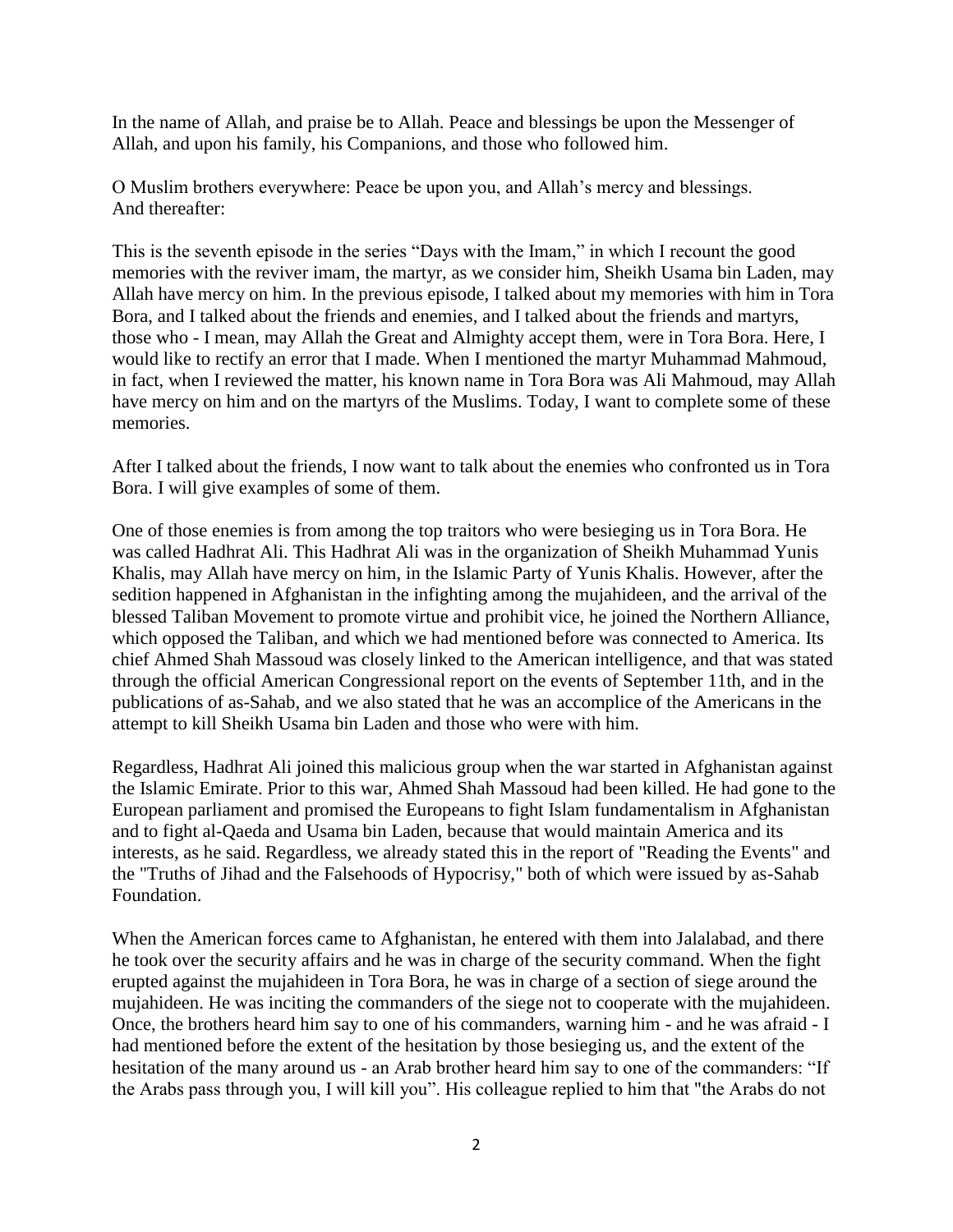pass through me, and you look to see from where they go". This was the nature of the relationship between them. I mean, it is a nature that is based on obtaining benefits and on hypocrisy. Each one of them does not respect his colleague. The suspicion by one towards another was very intense, by the grace from Allah the Great and Almighty.

The other traitor I would like to point out is a man named Muhammad Zaman. Regarding this Muhammad Zaman… the Sheikh, may Allah have mercy on him, told that during his stay in Jalalabad, this Muhammad Zaman tried to collude in killing him and those who were with him. After that, when the war started on Afghanistan, this Muhammad Zaman was in charge of a section of the siege around the mujahideen in Tora Bora. Between him and Hadhrat Ali was a fierce competition in serving the Americans.

Regardless, this Muhammad Zaman tried to deceive Sheikh Usama bin Laden. He sent a messenger bearing a letter to Sheikh Usama bin Laden. I read this message. The brothers who were on the sides of the mountain stopped this messenger and asked him, "What do you want?" He said: "This letter is from Muhammad Zaman to Sheikh Usama bin Laden". They told him that they do not know Usama bin Laden and he is not here, but give us this letter. So this letter reached the Sheikh. It had writing in it, and in brief, it was two-sided and said: O Sheikh Usama, in you is the trusteeship of Islam, you are the honor of Islam, and so on. He praised and gave him appreciation, and said that maintaining him is a great service for the Islamic Ummah. I mean, he swore strong oaths that he will protect him, and that he is at his service, and that he should come with him and he will take him with his car, and he can stay in his home with his family, and that he will defend him the same as he defends his family, and that there is no need to put himself in danger, and he is afraid that the Americans will kill him. He continued talking like this at length. Of course, sheikh Usama, a man toughened by the experience of wars and tribulations, said to the middle brother between us and this messenger, to him to tell him that Usama is not present and that we do not know where he is. So the messenger went back to Muhammad Zaman and Muhammad Zaman jailed this messenger, because he suspected that he was lying to him. This is the relationship between them.

After that, this Muhammad Zaman was killed in Peshawar, The Americans were suspicious of him, and it was possible that Hadhrat Ali reported him. The Americans did not find evidence against him, but they did not trust him, so they got him out and expelled him to Peshawar. There, we heard that he was killed. Allah knows best about his condition.

The third character from among the traitors I would like to point out, is a man named Haji Deen Muhammad, who was well-known in Jalalabad.

This man was an assistant to sheikh Yunis Khalis, may Allah have mercy on him, in his organization. When Sheikh Usama came to Jalalabad and he stayed at the guesthouse of Sheikh Yunis Khalis, [Haji Deen Muhammad] pretended to be one of those who love the Sheikh and is one of his assistants and such. When the Crusader war started against Afghanistan, this Deen Muhammad was putting pressure on the supporters who were helping us, telling them to leave us and not to help us. He was speaking to them about those in Tora Bora, saying that they surrendered to the United Nations and that the United Nations will return them to their countries.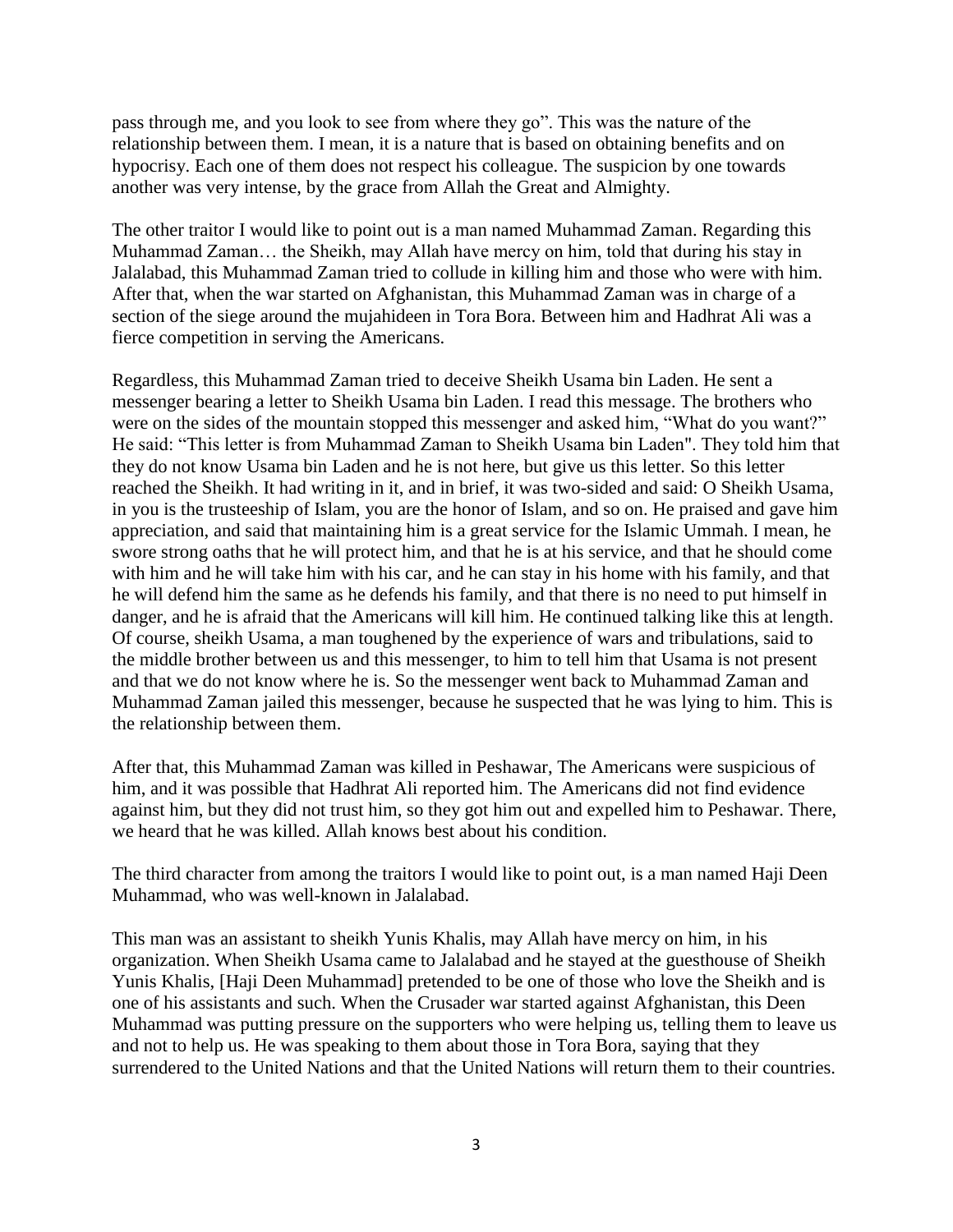Of course, and praise be to Allah, we did not surrender, by the grace of Allah the Great and Almighty.

Sheikh Usama, may Allah have mercy on him, he had a prior relationship with him, but it was not that strong of a relationship, just a normal one. He [Usama] wrote a letter to him, advising him and guiding him, because he [Haji Deen Muhammad] was almost the second man in Jalalabad. I will speak about him and his brother who was a ruler in Jalalabad after the Taliban left.

He [Usama] sent him a letter telling him: O Haji Deen Muhammad, both of us are getting older and the hair turned grey. We do not know when we will meet Allah; it could be possible that one of us meet Allah tomorrow. If you help the Americans against us, you will depart and meet Allah with this sin. As for us, there is no problem between us and you. We are not competing with you to get the presidency, or a ministry, or government, or emirate, or anything. We are your brothers in the previous jihad, and we are Muslims, immigrants, travelers, and fasters. And you are… there is neither a war nor a problem between us and you. Rather, the problem is between us and the Americans, so just leave us with the Americans. Do not assist the Americans against us. Regarding this letter, he [Haji Deen Muhammad] disregarded it. It was later reported to us that he said: "Usama bin Laden has written to me and said that we are both getting older and that we are your brothers. What does Usama bin Laden want from me? The Taliban has left and the Americans assigned me to rule and govern. So should I leave ruling and governing?!"

Like this, his history polluted his past jihad.

As for this Haji Deen Muhammad, he has two brothers, one of them is named Abdul Haq, and the other is Abdul Qadeer. Abdul Haq is one of the top agents of the Americans. The Americans depended on him more than Karzai. He entered Afghanistan at the beginning of this Crusader war, and he had lots of money with him, and he had a satellite device. Colin Powell had mentioned him and said that he is their man in Afghanistan and such and such, and they are waiting from him good results. Praise be to Allah, it was a grace from Allah the Great and Almighty that the Taliban captured him and these things with him. They executed him at the beginning of this war.

The second brother, Abdul Qadeer, was a ruler of Jalalabad before the entrance of Taliban at the beginning of their movement. Later, when the Taliban left Jalalabad, he became a ruler, and then he became a minister in Kabul in the Karzai government. Of course, he was in the Northern Alliance led by Ahmed Shah Massoud. However, there was animosity between them. Of course that was the case, for they are people of this worldly life, and they have severe enmity for each other. An ambush was planned for him in Kabul and he was killed. It was said that the Northern Alliance is one that killed him, and Allah knows better of his condition.

So this is… I mean, this is the condition of this family that cooperated with the Americans. Praise be to Allah, who rescued us from these seditions and this fate. We seek refuge with Allah from the bad end.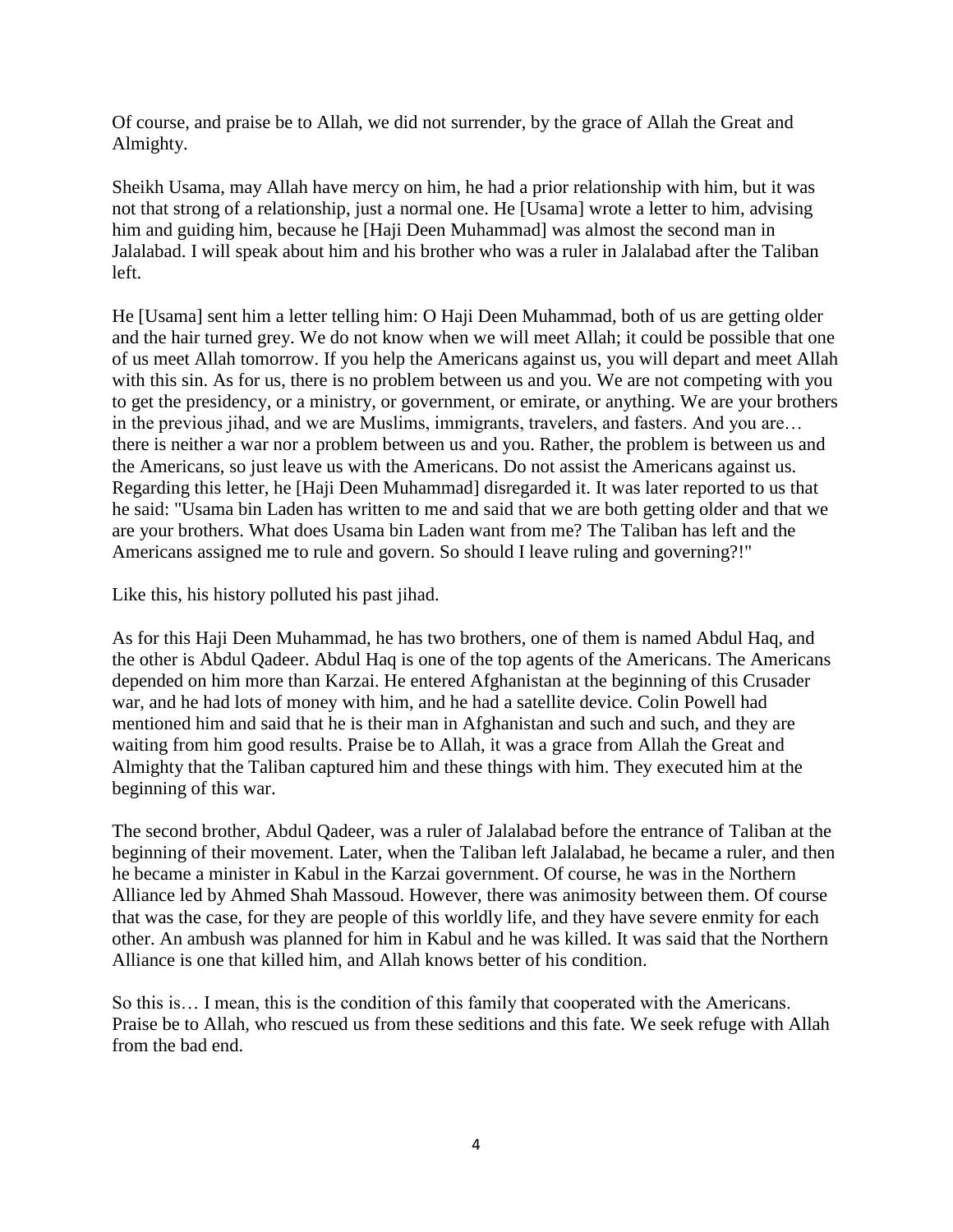Of course, as I mentioned before the story of the man who was besieged with us, and he was an administrative official in Taliban, and then an official in the government post-Taliban… and he asserted to us that there will be no one coming to us.

Also, one of our supporters with us said a wonderful joke. He had some friends in the force that was besieging us, and they were in the armored force. He was contacting them via a wireless device. He said to one of them: How are you doing such and such? Pay attention, otherwise we will strike you with anti-tank rockets and kill you! They were laughing at this. But this is what happened! Things were mixed.

I forgot another important story regarding Haji Deen Muhammad. Haji Deen Muhammad was putting pressure on the supporters who were helping us. One of those supporters, may Allah reward him, helped us very much. He knew Haji Deen Muhammad. He [Haji Deen Muhammad] had told him to leave those Arabs or he will send the Americans to get him with 50 aircraft and his village will be completely wiped out. He replied to him, saying: How can I leave the Arabs, for they are our brothers in jihad, and they are travelers and strangers, and they are fasting and immigrating? How can I leave them? Indeed, the Americans sent airstrikes on his village, killing 50 individuals and killing from his house 18 individuals. I had mentioned this before.

And among the funny and sad stories about the hesitation of those who were besieging us, one night we found an observation point facing us. Some of those hypocrites ascended this observation point. On top of it was a room. They sat on this point and lit a fire. The brothers asked, how come we leave these alone? We must not leave them alone. If we leave them from the first day, they will assault this… so we must clash with them with the machine guns so that they will leave this point. One of our Afghan supporter brothers said: No, no, do not kill them, I will call their commander. So he called their commander. It was a strange relationship. He called their commander and said, how come your brothers went up this hill in front of us? He [the commander] said: "No, no. Allah willing, I will bring them down in the morning. Those who came are from another group and not from our people or from this land. They wanted to go up to the top of this point. They were driven by nationalist fervor, saying this is our land and those are not from our people, so we will occupy this point. In the morning, I will let them come down. Do not be scared, do not be scared".

The brothers were surprised! Glory be to Allah, they were lighting fire at night on the top of the point. This was a wondrous thing, because we were saying that this could be a signal between them and the Americans.

Then, American aircraft returned at night and bombarded them. They ran away from the point in fear and "Allah sufficed for the believers in the fighting (*by sending against the disbelievers a severe wind and troops of angels*)". [From Al-Ahzab: 25] When one of the brothers said that we must clash with them and shoot them, one of the supporter brothers said: No, No, do not shoot them, they are our colleagues. The brothers were surprised at this word, "colleagues". This became like a joke, to be said like this: our colleagues… our colleagues. Even I was joking with the brothers. Allah willing, whenever this crisis is over I will write a book about the doctrine and I will write a chapter entitled, "Responding to Those who Said: 'Our Colleagues… Our Colleagues".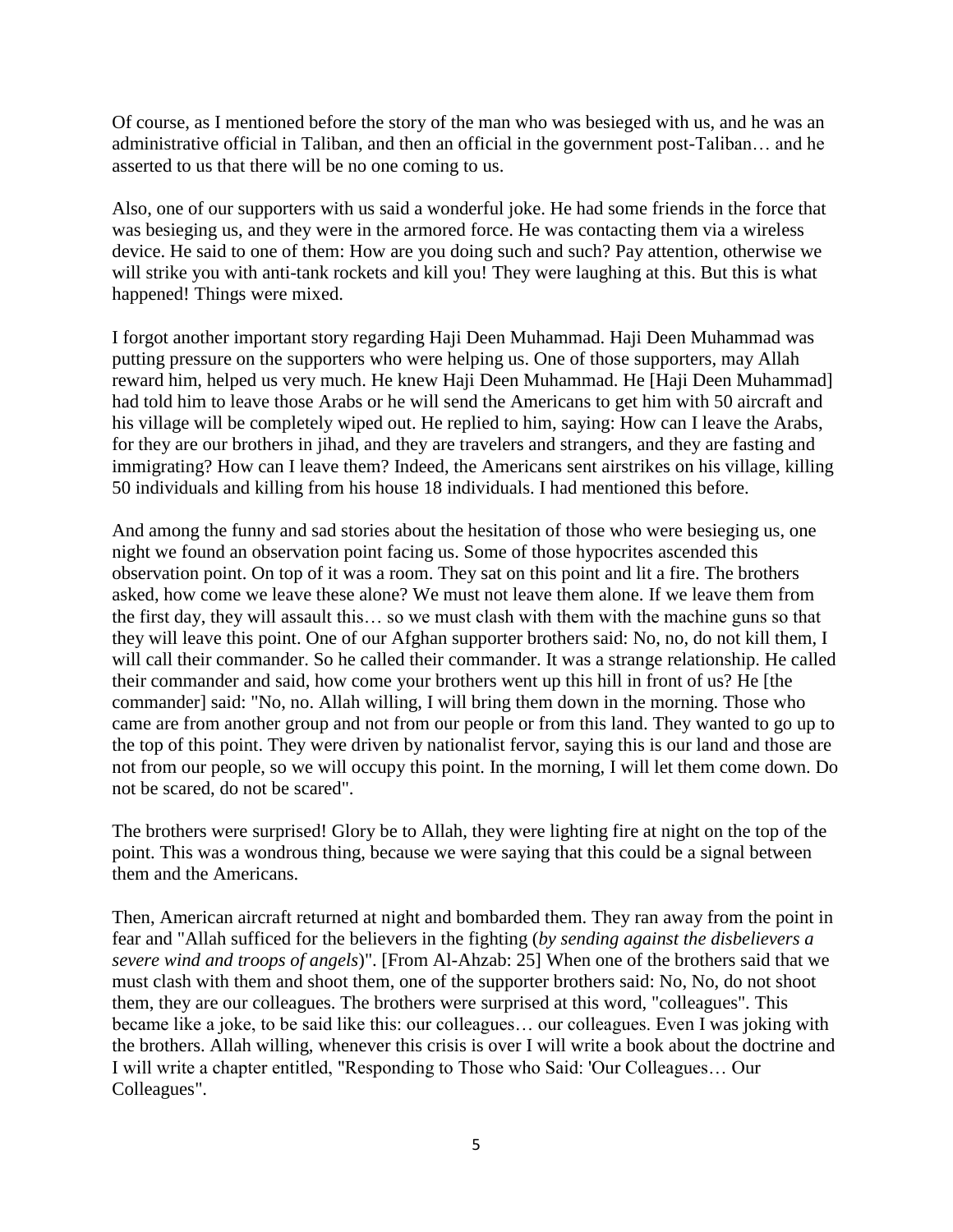Among those who were besieging us, some withdrew from the battle and said that the Arabs do not want to harm us and they do not mean to bombard us to kill us. So that one withdrew with his group. Such was the condition of the siege, and the extent of the hesitation, by the grace of Allah the Great and Almighty, held by those who were besieging us.

As I mentioned before, I want to focus on the shrewdness of Sheikh Usama, may Allah have mercy on him, in managing the battle. The shrewdness of Sheikh Usama bin Laden, may Allah have mercy on him, manifested in several aspects:

The first aspect was that Sheikh Usama bin laden was very interested in communication. In this interest, he was watching and following up with the brothers in Afghanistan, and even monitoring all news of all the brothers in Afghanistan.

I remember we were following up with the news of the brothers in Shahi Kot, where a wellknown battle had later taken place. We were following up with the news of the brothers in Mazar-e-Sharif, and later there was the battle of Qala Zingy. We were following up with the news of the brothers in Khost. The Sheikh was following up with the news of all of these areas. He was not contacting them, but he was following up continuously what was happening in Afghanistan.

The Sheikh was also watching the communication of the enemy, and this watch was very useful, by the grace of Allah the Great and Almighty. One of the brothers from among leaders of the groups had warned us that the enemy tries to go around us.

There was the brother Rub'ie al-Yamani, may Allah have mercy on him, who was one of the best brothers. He was on top of the Qahtan observation point. The brothers asked him to explore the area behind Ibn al-Sheikh al-Libi, because this observation point was behind Ibn al-Sheikh al-Libi, may Allah have His vast mercy on him. Rub'ie was on top of the mountain and Ibn al-Sheikh was at bottom of the mountain. When he explored the area, he saw the hypocrites infiltrating from behind Ibn al-Sheikh and his group. Here, he called some brothers so that they will help him in shooting the hypocrites. Indeed, they threw bombs at them and clashed with them with PKC. This was at the beginning of the negotiations, which had opened the door to leave the besieged area. This was another aspect of the shrewdness of the Sheikh, may Allah have mercy on him.

Regardless, the Americans said that the Arabs were the ones who requested to negotiate and that they requested to leave. All of this is lies and false. Those who requested to negotiate were the hypocrites. They requested to negotiate when this group fell into the ambush of the brothers. Of course, the truce was obtained on the 27th of Ramadan, 1422H, corresponding to the 12th of December, 2001.

As a result of the hopelessness of the hypocrites due to their repeated failed campaigns, and as a result of the cowardice of the Americans, they were afraid to raid the mountainous hills of Tora Bora, after the many losses inflicted among the hypocrites. There would not be an attack wave unless it return with slain and wounded. Moreover, the aerial bombardment in removing the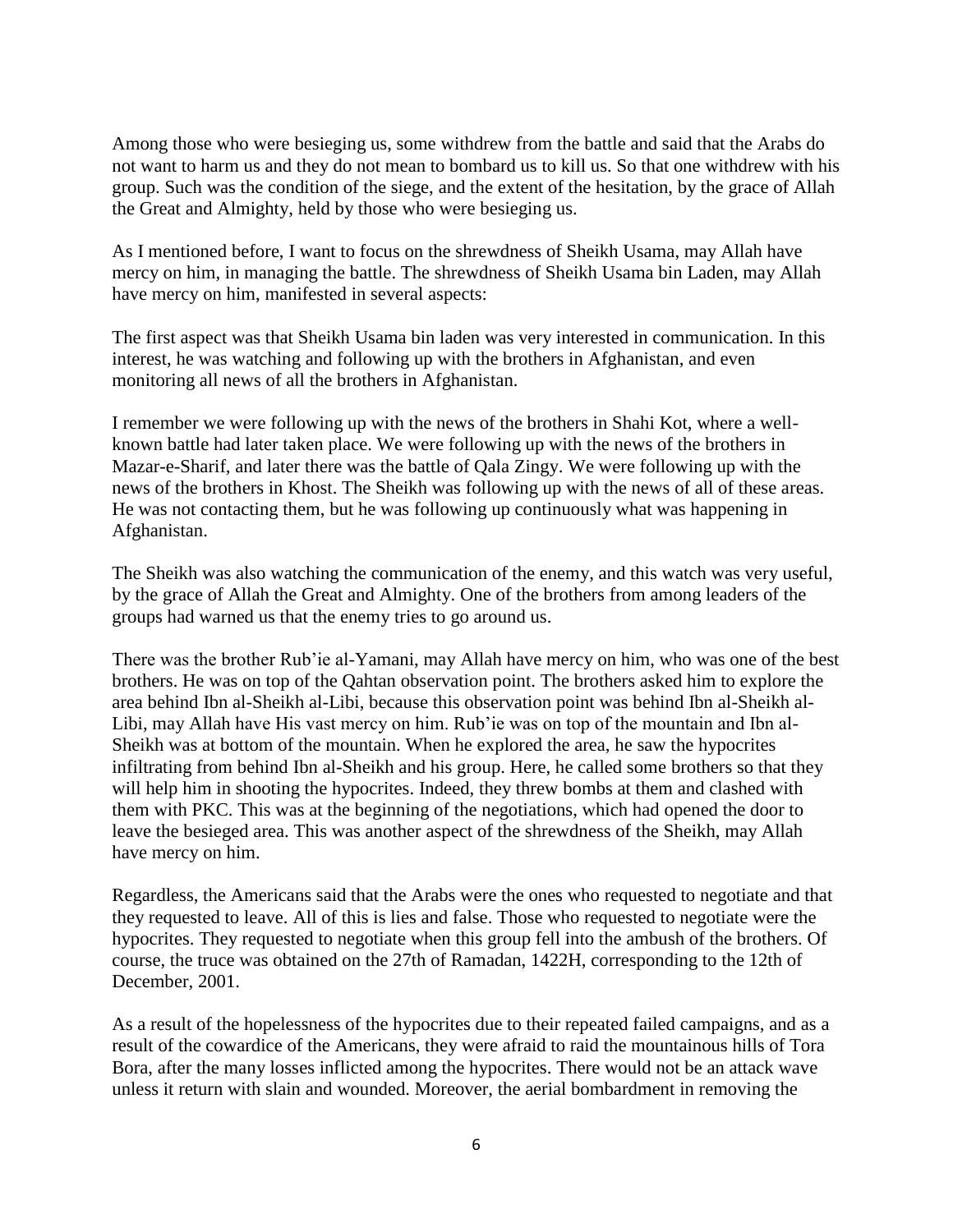mujahideen from their positions had failed, so they resorted to a trick in an attempt to deceive the brothers and kill them. It is the same thing that the Americans did in Kunduz, Mazar-e-Sharif, and Qala Zingy.

The truce began at approximately 1:00om. The reason behind the truce, as I said, is a failed attempt by the hypocrites to ascend the mountain and turn around. Here, the mujahideen afflicted them with hand grenades and PKC machine guns. Also, there was a group of nearly 100 hypocrites that tried to enter the valley, the valley of Tora Bora, and they were advancing to confront the mujahideen. However, they fell into a trap in the positions of the mujahideen. Here, the hypocrites called us and said that we mean you no harm, and that you are our brothers. They changed their tone of speech... why should there be a war between us and you, and why don't we solve the issue between ourselves, and like this... we want to negotiate with you, and to make a ceasefire. The Sheikh initially accepted to a ceasefire. There were nearly 100 hypocrites within the firing range of our brothers. The brothers asked permission from the Sheikh to clash with them, but the Sheikh said no and that this is it, we gave them the word to cease fire. This is an example of the nobleness of the Sheikh in his morals.

The hypocrites agreed to pull back their force and to cease fire, and for the negotiations to start between us and them. Then the hypocrites requested to meet after pulling back their forces. The Sheikh, may Allah reward him, said to the envoy to tell them that the Arab brothers are many, and their commanders are many, so it is not possible for them to make a decision in a mere moment, for they have to meet and consult one another, and this will take some time, and we will not come to you until tomorrow morning, because they cannot make a decision now. They said fine, tomorrow morning we will meet in such and such village and in such and such positon, to finish this issue between us and you. Of course, they wanted to betray the brothers, as I will mention.

That night, the brothers left Tora Bora. I will speak about that with details. Why did mujahideen accept the truce? The mujahideen accepted the truce because the logistics were nearly cut off. The cold was severe. The ice [over the mountains] was about to fall… I mean, within a week or a bit more it would start to fall. The siege was tight around us from every side. The water was frozen and we were at peak of the hills. The water beneath us was within 500 feet. There was a spring near me when I was with the Sheikh, but the surface of this spring was frozen over. It is true that water comes out, but it was all frozen. That, in addition to the continuous bombardment on the brothers day and night. Also, the hypocrites seized Jalalabad and the entire province of Nangarhar. So the Sheikh made the decision to evacuate from Tora Bora, to start with a new stage of the guerrilla warfare.

That night, the night of the 27th of Ramadan, the brothers left Tora Bora. In the morning of the next day, the 28th of Ramadan - the brothers left on the 27th at night from Tora Bora - in the morning of the next day, the 28th of Ramadan, the hypocrites discovered that that there is no one responding to them. They doubted that the brothers had left, and when they contacted the brothers, the envoy said: what do you want? Then they changed their tone of speech after the talk was about to solve a problem. He said that we want to shed your blood. This was his answer when they sensed that they failed to lure out the brothers.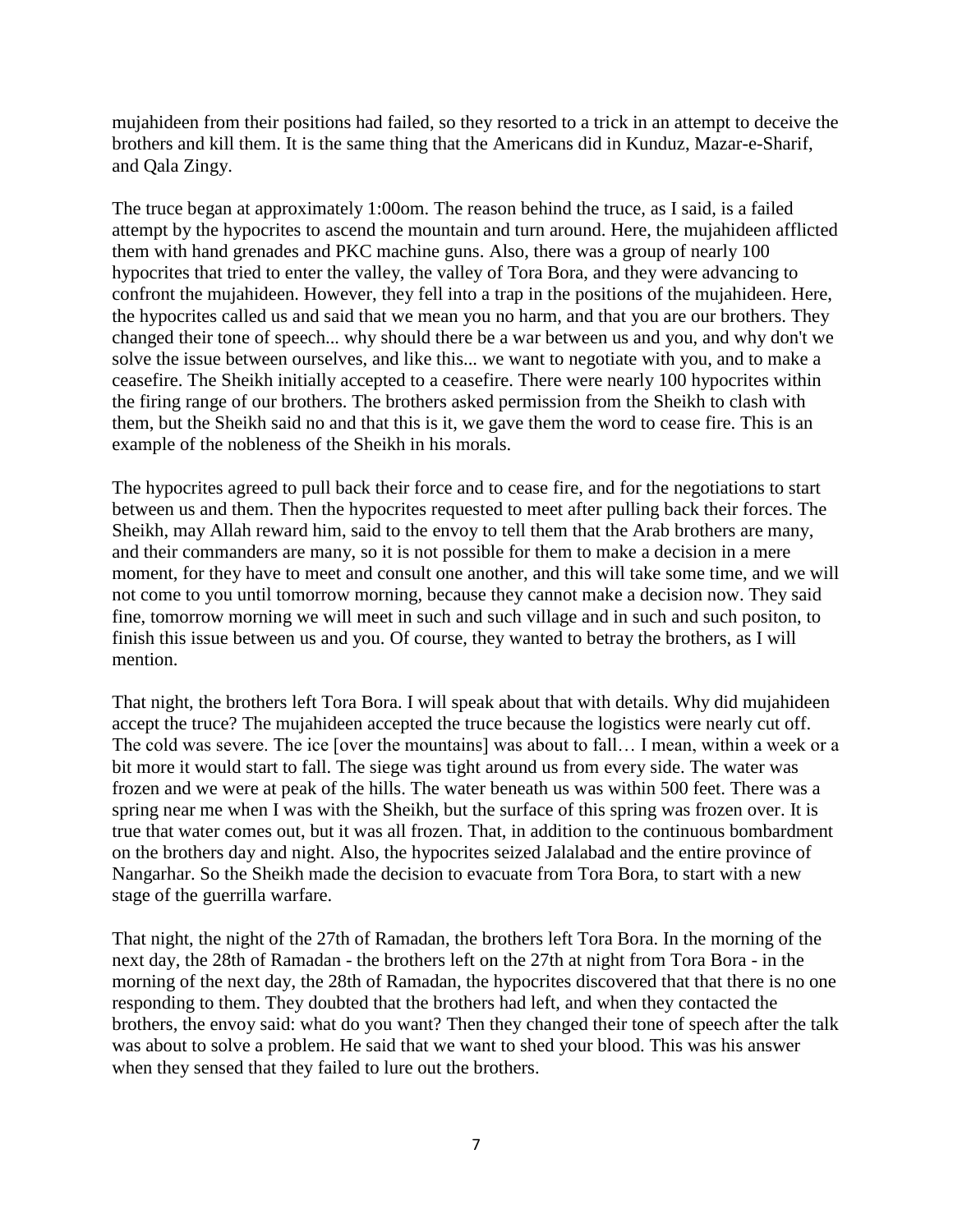Of course, here, the Americans were saying that we were in Tora Bora. The Americans were very cowardly and scared. They were scared to raid Tora Bora. They did not enter the positions of the brothers but only after the brothers withdrew from them. The hypocrites entered first and two days later, the Americans entered. We heard once on a wireless device from the hypocrites, he was talking to another hypocrite, saying: "Send the mules, the guests got tired, and the cold is severe on them". He meant the Americans!

This was the story of the American Special Forces and the Mountainous 82nd Airborne Division. All of these stories are hollow. If the mujahideen stand firm and seek help from Allah the Almighty, and decide to fight to the death, then Allah the Great and Almighty – Allah willing – will conquer through their hands, with permission from Allah the Great and Almighty. Of course, after we left Tora Bora, I heard this Muhammad Zaman on the BBC. The BBC correspondent asked him: "O Haji Seeb, where are the Arabs? You were saying that there were 500 Arabs or 1000 Arabs. Where are they?" He said that all the Arabs died. He [the correspondent] asked how? [Haji Seeb] said yes, there are nearly 200 corpses in Tora Bora. I – and I will say, I preceded the Sheikh in leaving - I said: Glory be to Allah! 200 corpses?! How did this happen? Of course, all of this appeared to be lies upon lies, and fabrications. It was only to justify the money they got, and for the Americans to say to their people that they are doing something.

The same lie they practiced in Shahi Kot. If you remember the story of Shahi Kot, they said that Shahi Kot has a number of the Arabs - a thousand Arabs or two thousand - and that they will enter upon them and eliminate them and do such and such. At the end, they said that the American forces withdrew and decided to bombard Shahi Kot.

This shows the value of the jihadi media. In this war, the jihadi media, O brothers, revealed the falsehood of the Americans, and it revealed the falsehood of the Crusader-NATO coalition and their assistants from among the hypocrites.

Just draw a comparison between the first and second wars in Iraq against Saddam Hussein, which were managed by CNN, and the Crusader war extending from the 11th of September through today, and how the jihadi media, with these simple efforts, exposed the Western media and made appear an image that was not possible to appear in the Western media.

Here, I would like to speak a bit about the jihadi media. I say:

O brothers, O knights of the jihadi media, you were terrifying America, and you were horrifying America, and you have defeated America through the media. The mujahideen, by the grace of Allah the Great and Almighty, were able to move the battlefield through the blessed invasions of the 11th of September, London, Madrid, and Bali. They were able to move the battle to inside the lands of the Crusader coalition. We became victorious over them through our publications, our statements, our films, and our productions, which invaded them. Now, O brothers, after we were confusing and horrifying the American media and the American enemy, the American media replied to us that it moved the battle to our midst!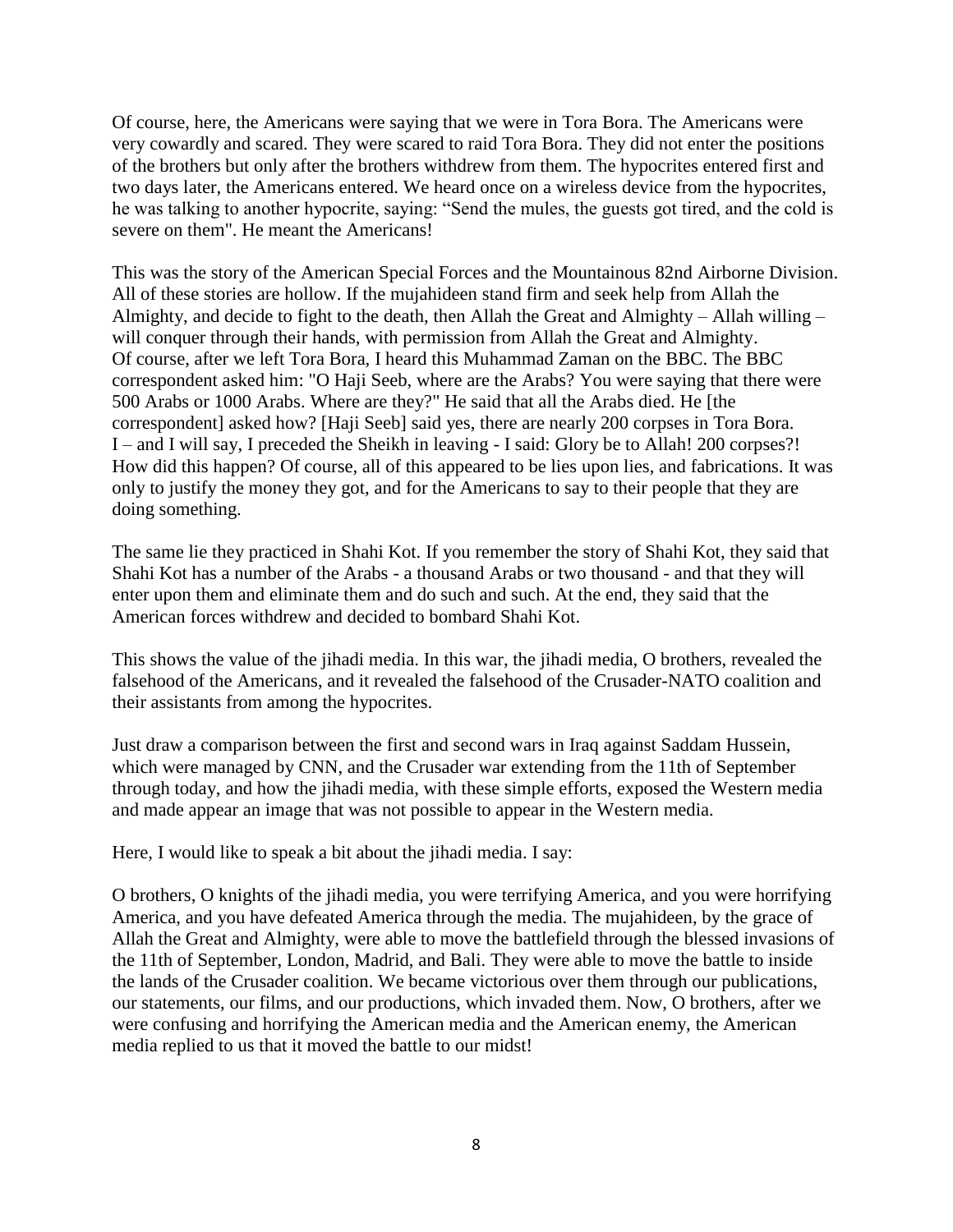Now the jihadi media has turned to be a tool of destruction to the jihadi entity! In this time, the jihadi media has become full of curses, insults, and slander against all the people, including leaders of the mujahideen, and their sheikhs, and to the youngest one among them! It became a hotbed for whoever came from a different direction.

I appeal to my brothers in the jihadi media to bear responsibility for the word. The word is a trusteeship, and the media is a trusteeship. Do not publish what breaks apart the rank of the mujahideen. Do not publish what stirs disputes among the mujahideen. Do not publish what assists the enemies against the mujahideen. Do not publish what raises sedition between the mujahideen.

When we were one rank, under the banner of the Emir of the Believers Mullah Muhammad Omar, and under his banner, the command of Sheikh Usama bin Laden, may Allah have mercy on him, we were united in going through the battle, and so blessings descended on us.

In this time, this one started to see something, and this one started to head this way, and the war started among us. Through this we will be deprived from victory, and the blessing will be lifted away from us. So I appeal to my brothers in the jihadi media, to bear responsibility for the word, and not to slander… or allow one group to slander another, and say that those are disbelievers and those are traitors and others are from the Awakenings, and those deserve a bullet in the head, and this and that… All of this must stop. The one who participates in this will bear his responsibility in front of Allah the Great and Almighty. My brothers and I forgive anything personal, but anything that breaks apart the rank of the mujahideen we cannot forgive. I hope that this message is delivered.

[Zawahiri speaks to someone off-camera: "Fine, we will finish soon, Allah willing".]

We go back to the story of the shrewdness of the Sheikh in managing the battle. On that night, the 27th of Ramadan through the night of 28th of Ramadan, the Sheikh got the brothers out from Tora Bora. Sheikh Usama bin Laden arranged the leave of the brothers from Tora Bora. As I had mentioned before, the one who got him out from Tora Bora is the commander Maulvi Noor Muhammad, may Allah have mercy on him, and his men, may Allah recompense them with the best reward. Sheikh Usama bin Laden went to the commander Ibn al-Sheikh al-Libi in his location, and sat with him to make the arrangements to get the brothers out materially and on the ground. Maulvi Noor Muhammad was rushing him and saying that ahead of us is a long trip, we must get out now, we must get out now. The Sheikh did not leave until 11 o'clock at night from Tora Bora, and this was very risky for him. This demonstrates the concern of the Sheikh for the safety of the brothers.

I am content with this extent. We will continue in the next episode, Allah willing. Peace be upon you, and Allah's mercy and blessings.

Praise be to Allah, the Lord of the Worlds. May Allah's peace and blessings be upon our Master Muhammad, and upon his family and his Companions.